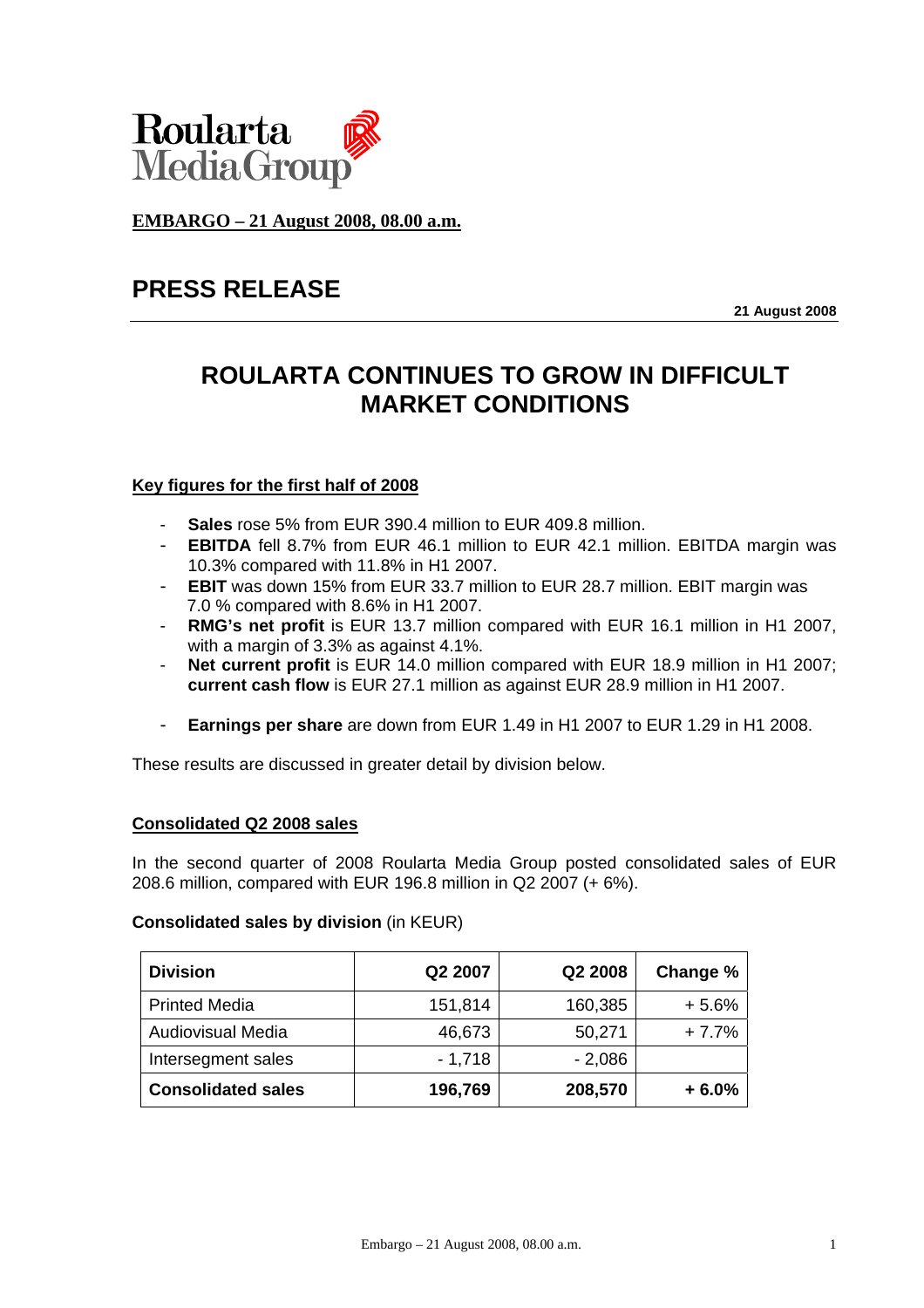## **H1 2008 results by division**

#### **PRINTED MEDIA**

Sales by the Printed Media division rose by EUR 16.8 million from EUR 302.0 to 318.8 million (+ 5.6%). EUR 2.6 million of this increase came from the new acquisitions, including Data News, Effect, Het Gouden Blad, Apothekerskrant and Tandartsenkrant. Another EUR 0.6 million reflects changes in ownership percentages. On top of this sales of existing products increased by 4.6%.

Freesheet sales rose by 6.1%, of which 3.3% from the acquisitions of Effect and Het Gouden Blad and our increased shareholdings in A Nous Province and Algo Communication. The existing freesheets De Streekkrant and De Weekkrant, the Steps City magazines and De Zondag grew by a further 2.8%.

Advertising turnover at the Krant van West-Vlaanderen remained essentially unchanged.

Magazine advertising income rose by 3.9%: 0.9% from new participating interests and 3.0% from existing titles.

Website advertising income rose by 43%.

The readers' market advanced by 6%, due entirely to the growth of almost all existing titles.

Operating cash flow (EBITDA) was down from EUR 29.6 to 28.6 million (-3.4%), with a margin of 9.0% compared with 9.8% in H1 2007. Operating profit (EBIT) was 9.2% lower at EUR 18.3 million (H1 2007: EUR 20.1 million), giving a margin of 5.7% compared with 6.7% in the first half of 2007. The net profit of the division amounted to EUR 7.7 million compared with EUR 7.8 million in H1 2007 (-1.5%).

The margins and net result of the Printed Media division were negatively influenced by a number of factors.

Starting up three new printing presses and the related finishing equipment at the new Roeselare print works brought extraordinary expenditure, including additional paper consumption, temporary outsourcing of printing jobs, training costs and employee overtime.

We also experienced a general increase in promotion, transport, energy and personnel costs.

A capital gain of EUR 4.5 million was achieved on the sale of the participation in Grieg Media (Vi over 60 seniors magazine in Norway).

Financing costs rose by a net EUR 0.6 million. On the one hand financing charges rose with the lease agreements on the new finishing machines, the building of the new print shop at Roeselare and the buying in of treasury shares. On the other hand there was a net positive effect from a sale and the valuation of swap contracts.

The tax pressure continues to be influenced by tax losses that are not recoverable in the short term, and in respect of which no deferred tax assets have been recorded.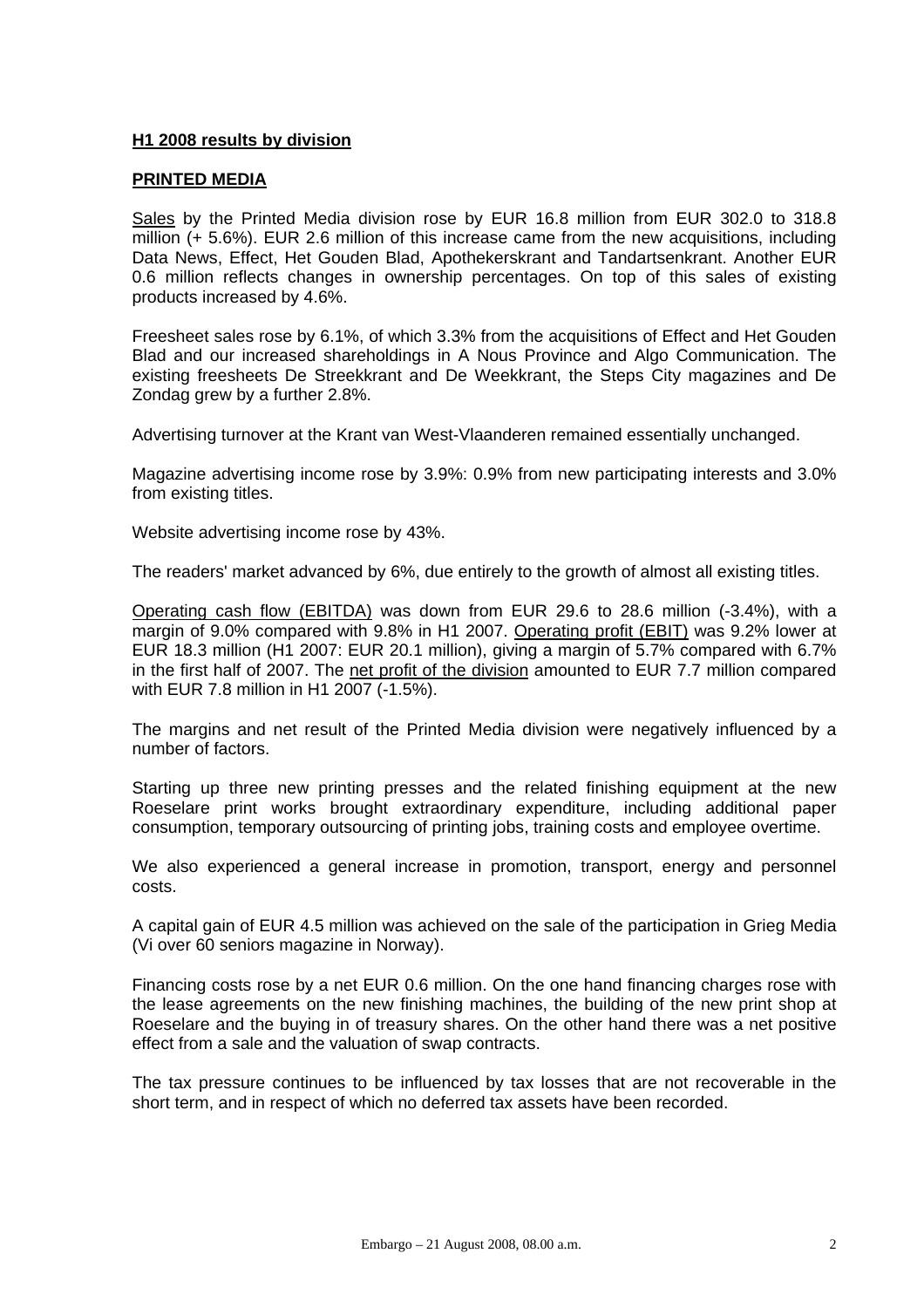# **AUDIOVISUAL MEDIA**

Sales by the Audiovisual Media division rose from EUR 92.0 to 95.0 million (+ 3.3%). 2.1% of this rise comes from the acquisition of 4 FM radio and 1.2% is internal growth.

Vlaamse Media Maatschappij grew by a further 5.9%, with increased sales at both the TV stations and radio station Q-Music.

Optical disk sales fell by 39%, in part due to the discontinuation of the distribution contract with Carrefour and in part to a fall in DVD and CD replication income owing to difficult market circumstances.

Operating cash flow (EBITDA) fell by 18.1% from EUR 16.5 to 13.5 million. Operating profit (EBIT) reduced 23.6% from EUR 13.6 to 10.4 million, giving a margin of 10.9% compared with 14.8% in H1 2007.

Net profit for the division was EUR 6.0 million against EUR 8.3 million in H1 2007 (- 27.6%).

This lower profit is due mainly to higher broadcasting costs at VMMa (including series), the reprofiling of 2BE (films), the relaunch of 4 FM radio and reduced income from phone-in games.

## **Balance sheet**

Equity at 30 June 2008 was EUR 300.0 million compared with EUR 296.3 million at 31 December 2007.

Capital has risen by EUR 0.3 million with two warrant exercises, one on 7 January and the other on 21 May 2008.

The 'treasury shares' item, which is deducted from equity, has risen by EUR 4 million with the purchase of treasury shares intended for the option plan concluded at the end of March. Consolidated reserves have increased by a net EUR 5.7 million, being the balance of earnings for the first half (EUR 13.7 million) less dividends paid (EUR 8.0 million). Capital reserves have risen by EUR 0.7 million as a result of share-based payments. Revaluation surpluses have risen by EUR 1.3 million owing to an increase in the net positive market value of cash flow hedges. Minority interests have fallen by EUR 0.2 million.

At 30 June 2008, net financial debt stood at EUR 230.9 million, down EUR 16.8 million at 31 December 2007. This gives a gearing (net financial debt to equity) of 77.0% compared with 83.6% at 31 December 2007.

#### **Investments (CAPEX)**

EUR 23.0 million was invested in the first half of 2008, of which EUR 3.2 million in intangible assets, EUR 18.2 million in tangible fixed assets (mainly the new building and new machinery for the printing works) and EUR 1.6 million in acquisitions.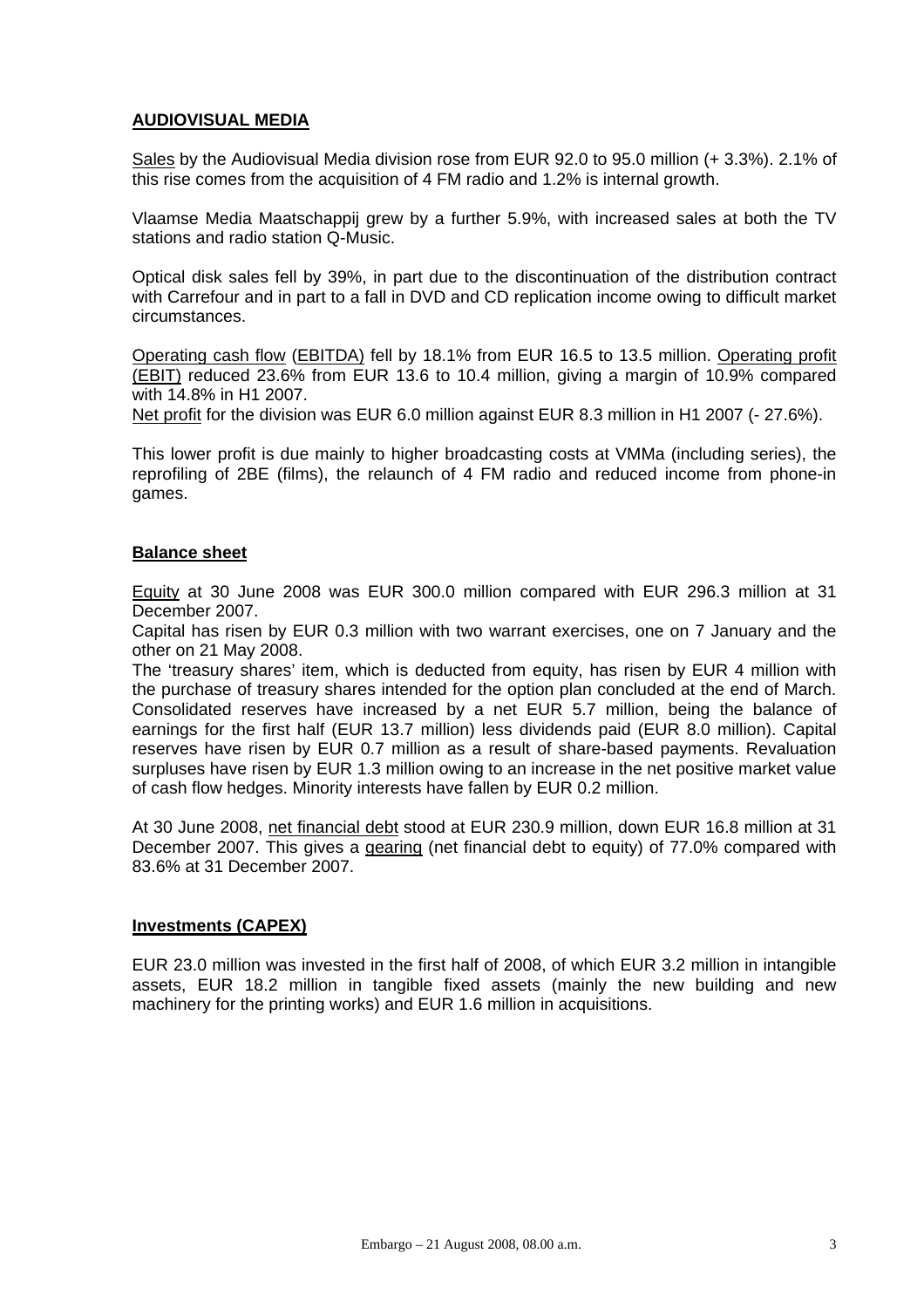## **Changes in the composition of the group**

The following acquisitions and sales affect the comparison between H1 2008 and H1 2007 figures:

Acquisition of 50% of Zefir Carrières SNC in Q2 2007; Acquisition of 50% of Vlacom NV and 4FM Groep NV in Q2 2007; Acquisition of 100% of Opportunity to Sell SPRL in Q2 2007; Acquisition of 50% of Actuapedia NV in Q3 2007; 50% shareholding in newly-founded Actuamedia NV in Q3 2007; Acquisition of 100% of Fnap Media NV in Q4 2007; Acquisition of an additional 50% in Algo Communication SARL and A Nous Province SAS in Q4 2007; Acquisition of 50% of Travelmedia NV in Q1 2008; Acquisition of 100% of Het Gouden Blad BVBA in Q1 2008; Acquisition of 50% of CTR Media NV in Q1 2008; Constitution of Tvoj Magazin (Step City Magazine in Croatia) in Q1 2008; Sale of the shareholding in Paginas Longas Lda. in Q1 2008; Sale of the shareholding in Grieg Media in Q2 2008.

In Q2 2007 Roularta Media Group NV also acquired the business assets of Data News, Texbel, Tailor Made and related websites.

The following participating interests and business area, acquired at the end of June 2008, will be included in the consolidated figures only from the second half of 2008 onwards: Acquisition of an additional 25% in Bayard Media GmbH;

Acquisition of 50% of JM Sailer Verlag GmbH;

Acquisition of 25% of Living & More Verlag GmbH;

Acquisition of 50% of the magazine division of Verlagsgruppe Weltbild GmbH

Together these represent annual sales of EUR 12 million for the RMG Group.

## **Interim financial reporting**

A full report on the half-year results can be found on our website www.roularta.be/en/investor info under Financial > Quarterly Information>30-06-2008>interim financial reporting.

## **Prospects**

After a somewhat slow start, Roularta can boast a positive development of sales in the second quarter.

During the second semester the group will be continuing to work on cost saving measures in various areas.

Added to this, for the second half, start-up costs for the new installations at Roularta Printing will be lower. The first positive results of the upgrading will also begin to make themselves felt.

Overall, Roularta is expecting a good result for the second half, with annual figures at least on a par with 2007, not least because of the many non-recurrent extraordinary expenses recorded at the end of 2007 in France.

In the meantime measures have been taken in respect of the expected cost increases.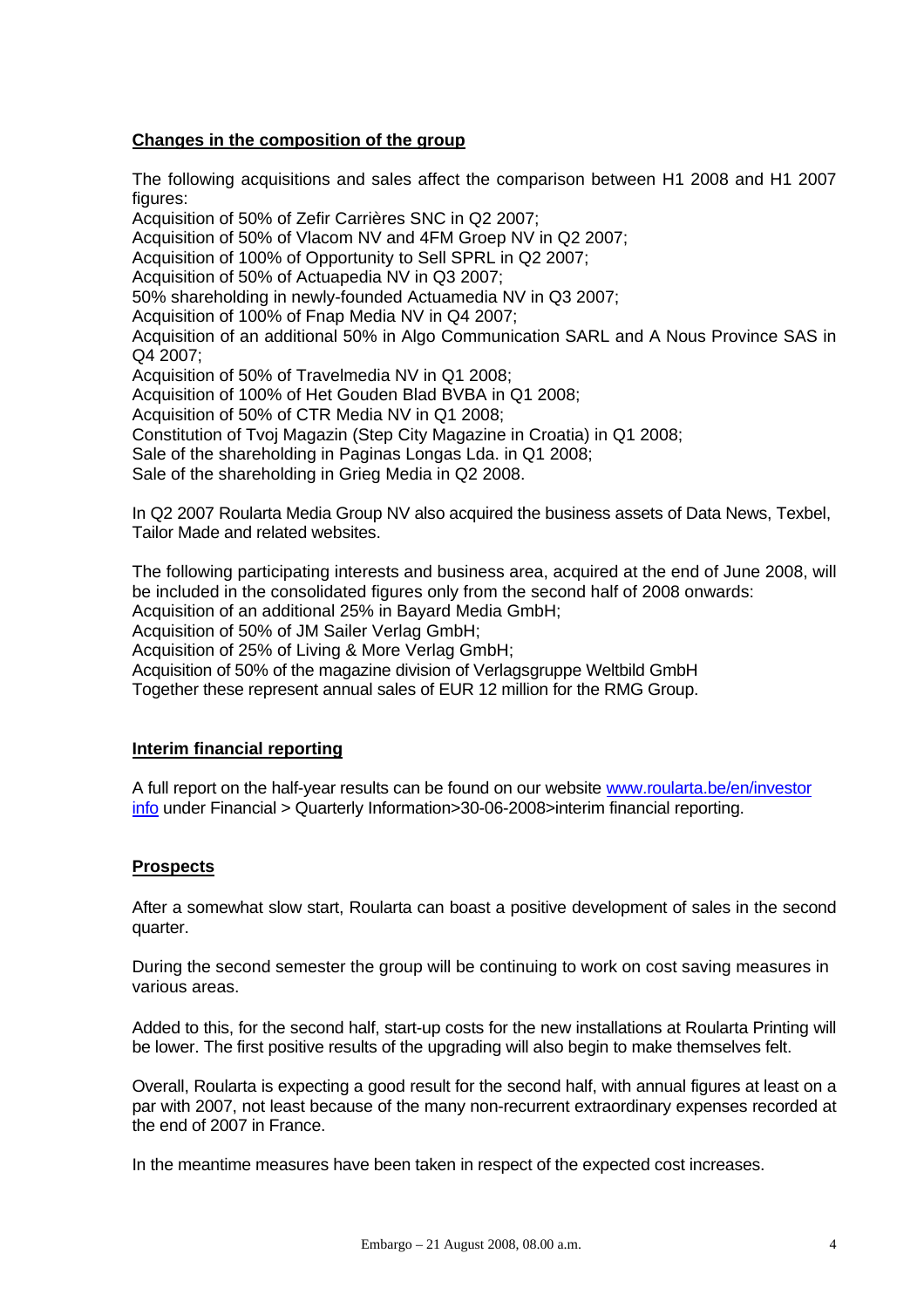New initiatives with the existing print brands are continuing to bring growth.

The advertising market remains stable for both the print and audiovisual activities. New activities like video on demand and Jim Mobile (telephony) at VMMa provide fresh sources of income. The TV programming is guaranteeing strong viewer figures.

Advertising income on the internet sites is growing by over 40 percent in Belgium and slightly less in France, but is not yet significant in absolute terms.

## **Statutory auditor's report**

We have performed a limited review of the accompanying consolidated balance sheet, income statement, cash flow statement, statement of changes in equity and selective notes 7.1 to 7.18 (jointly the "interim financial information") of ROULARTA MEDIA GROUP NV ("the company") and its subsidiaries (jointly "the group") for the six months period ended 30 June 2008. The board of directors of the company is responsible for the preparation and fair presentation of this interim financial information. Our responsibility is to express a conclusion on this interim financial information based on our review.

The interim financial information has been prepared in accordance with IAS 34, "Interim Financial Reporting" as adopted by the EU.

Our limited review of the interim financial information was conducted in accordance with the recommended auditing standards on limited reviews applicable in Belgium, as issued by the "Institut des Reviseurs d'Entreprises/Instituut der Bedrijfsrevisoren". A limited review consists of making inquiries of group management and applying analytical and other review procedures to the interim financial information and underlying financial data. A limited review is substantially less in scope than an audit performed in accordance with the auditing standards on consolidated annual accounts as issued by the "Institut des Reviseurs d'Entreprises/Instituut der Bedrijfsrevisoren". Accordingly, we do not express an audit opinion.

Based on our limited review, nothing has come to our attention that causes us to believe that the interim financial information for the six months period ended 30 June 2008 is not prepared, in all material respects, in accordance with IAS 34 Interim Financial Reporting as adopted by the EU.

Kortrijk, 20 August 2008

The statutory auditor

DELOITTE Bedrijfsrevisoren / Reviseurs d'Entreprises BV o.v.v.e. CVBA / SC s.f.d. SCRL Represented by Frank Verhaegen and Mario Dekeyser

| Contact persons | <b>Rik De Nolf</b>      | Jean Pierre Dejaeghere             |
|-----------------|-------------------------|------------------------------------|
| Tel:            | + 32 51 266 323         | + 32 51 266 326                    |
| Fax:            | + 32 51 266 593         | + 32 51 266 627                    |
| e-mail:         | rik.de.nolf@roularta.be | jean.pierre.dejaeghere@roularta.be |
| URL :           | www.roularta.be         |                                    |
|                 |                         |                                    |

\_\_\_\_\_\_\_\_\_\_\_\_\_\_\_\_\_\_\_\_\_\_\_\_\_\_\_\_\_\_\_\_\_\_\_\_\_\_\_\_\_\_\_\_\_\_\_\_\_\_\_\_\_\_\_\_\_\_\_\_\_\_\_\_\_\_\_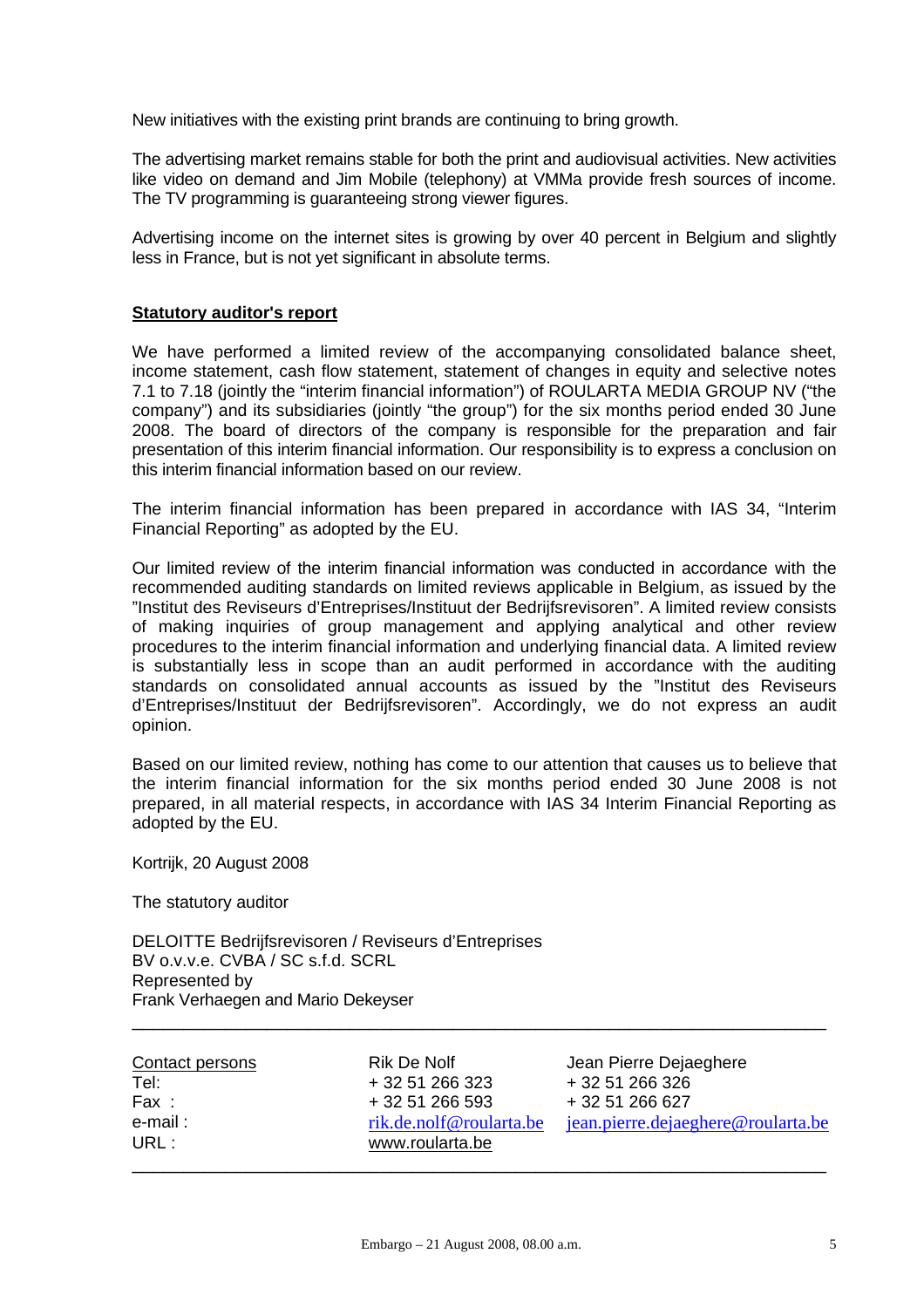## **CONSOLIDATED KEY FIGURES ROULARTA MEDIA GROUP**

| % evol.         |
|-----------------|
|                 |
| $+5,0%$         |
| $-8,7%$         |
| $-15,0%$        |
| $+11,5%$        |
| $-20,6%$        |
| $-26,7%$        |
|                 |
|                 |
| $-16,5%$        |
|                 |
| $-14,9%$        |
| $-8,7%$         |
|                 |
| $-15,0%$        |
|                 |
| $-14,9%$        |
|                 |
| $-26,1%$        |
| $-6,4%$         |
|                 |
|                 |
|                 |
|                 |
|                 |
|                 |
|                 |
|                 |
|                 |
| $\sim$ $\alpha$ |
|                 |

| <b>BALANCE SHEET</b>                    | 31/12/07  | 30/06/08  | $%$ evol. |
|-----------------------------------------|-----------|-----------|-----------|
| Non current assets                      | 687.076   | 707.227   | $+2.9%$   |
| Current assets                          | 321.890   | 348.014   | $+8,1%$   |
| Balance sheet total                     | 1.008.966 | 1.055.241 | $+4,6%$   |
| Equity - Group's share                  | 283.675   | 287.636   | $+1,4%$   |
| Equity - minority interests             | 12.600    | 12.412    | $-1,5%$   |
| Liabilities                             | 712.691   | 755.193   | $+6,0\%$  |
| Liquidity (4)                           | 1,0       | 1,0       | $+0,0%$   |
| Solvency (5)                            | 29,4%     | 28.4%     | $-3,4%$   |
| Net financial debt                      | 247.745   | 230.933   | $-6,8%$   |
| Gearing (6)                             | 83,6%     | 77.0%     | $-7.9\%$  |
| Number of employees at closing date (7) | 3.134     | 3.199     | $+2.1%$   |

(1) EBITDA = EBIT + depreciations, write-downs and provisions.

(2) Net current profit = net profit attributable to equity holders of RMG + impairment losses + restructuring costs net of taxes

(3) Current cash flow = net current profit + depreciation of (in)tangible assets, write-downs and provisions.

- (4) Liquidity = current assets / current liabilities
- (5) Solvency = equity (Group's share + minority interests) / balance sheet total.
- (6) Gearing  $=$  net financial debt / equity (Group's share  $+$  minority interests).
- (7) Joint ventures proportionally included.